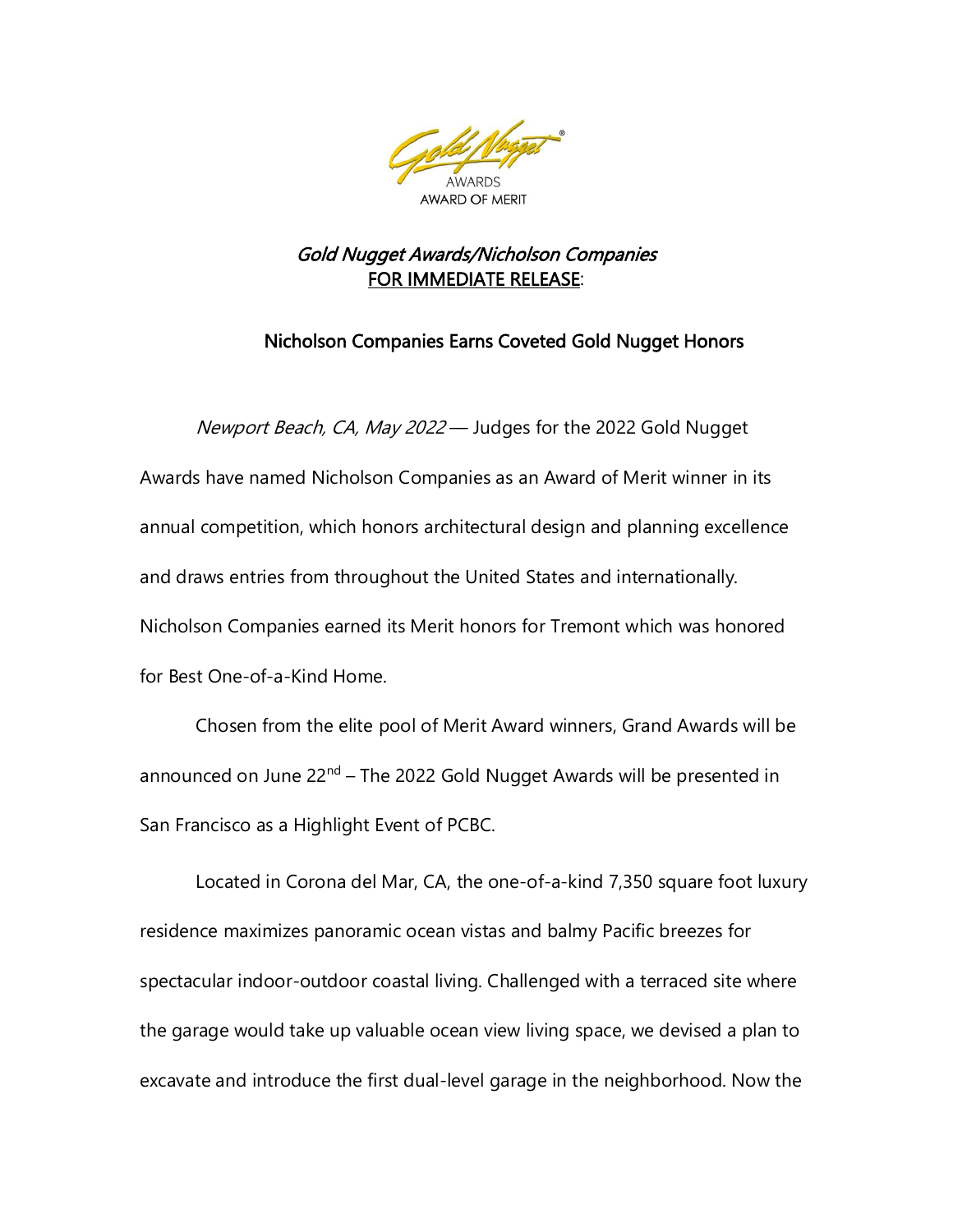residence boasts a sun-kissed open floor plan, bespoke architectural details, designer finishes, and sliding glass pocketed doors leading to a spacious covered patio and striking Baja shelf pool & spa connected by an extraordinary fire & water cascade. An adjacent primary suite dazzles with tranquil ocean views, a cozy fireplace, spa-like bathroom and dual walk-in closets also opening to the outside.

Both floors were thoughtfully designed to optimize natural light, an unusual feat met by creating significant light shafts around the perimeter to allow light into the lower floor. The family friendly home includes spacious ensuite bedrooms, office, and an open living area whose ultramodern kitchen exhibits a marble-clad waterfall island and butler's pantry. Descend via stairs or chic elevator to the subterranean level showcasing a multipurpose media room with built-in bar and disappearing glass wall, and a mirrored gym with full-height windows. An ensuite bedroom with separate entry and private patio serves as separate guestroom. A single car garage on the upper level ensures quick access to the main living and kitchen while the lower-level garage has space for at least three cars. No detail was left untouched, including making this a forever home where owners can age in place with essential main floor living leading to incredible views and easy elevator access to other beautiful spaces.

See the [Gold Nugget Awards website.](https://www.pcbc.com/PCBC2022Summer/Public/Content.aspx?ID=1601)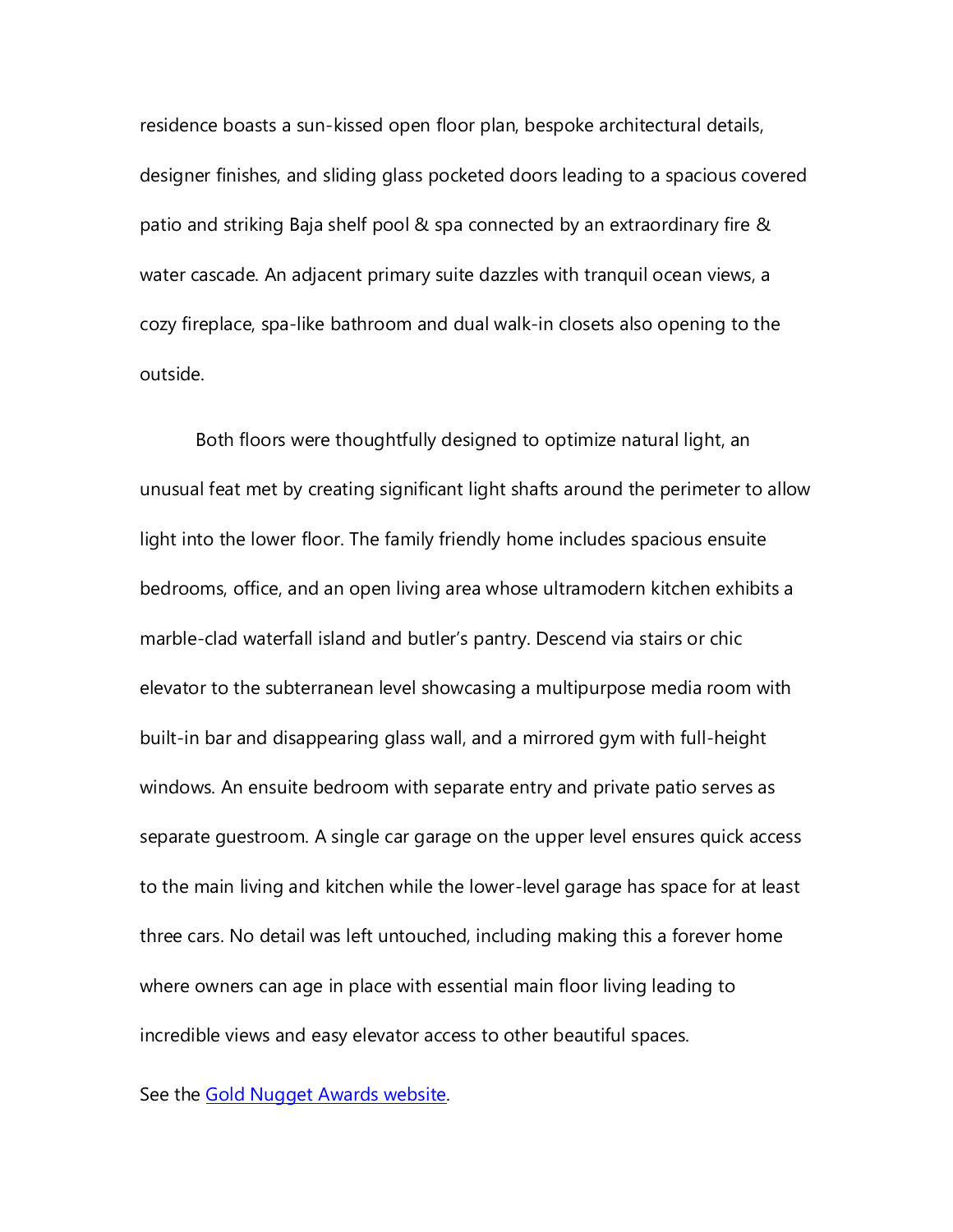Please call 949-756-8393 or email news@nicholsoncompanies.com for photos and additional details on Nicholson Companies Merit Award project.

"Gold Nugget Award winners reflect our industry's best, brightest and most innovative architects, planners and builder/developers," said Judging Chairman and Gold Nugget ceremonies administrator Lisa Parrish. "We applaud them all, and we forward to our June 22<sup>nd</sup> celebration of Merit and Grand Award winners."

Now in its 59<sup>th</sup> year, GNA is the largest and most prestigious competition

of its kind in the nation. It honors design and planning achievements in

community and home design, green-built housing, site planning, commercial,

retail, mixed-use development and specialty housing categories. Winners this

year were chosen from over 600 entries from around the world.

Gold Nugget Awards -- Recognizing those who improve our communities

through exceptional concepts in design, planning and development.

## Nicholson Companies

Since Tom Nicholson founded Nicholson Companies more than 30 years ago, Nicholson Companies has evolved into one of Orange County's most recognized names in luxury residential development and custom home construction. With a focus on design and build, Nicholson Companies combines innovative design and quality construction with professionalism, efficiency and reliability. Throughout Southern California and Hawaii, Nicholson Companies has cultivated strong relationships with designers, subcontractors and financial professionals. Our commitment to our clients, coupled with our experience and expertise, has earned us decades of longevity and loyalty in this exclusive market. <https://nicholsoncompanies.com/>